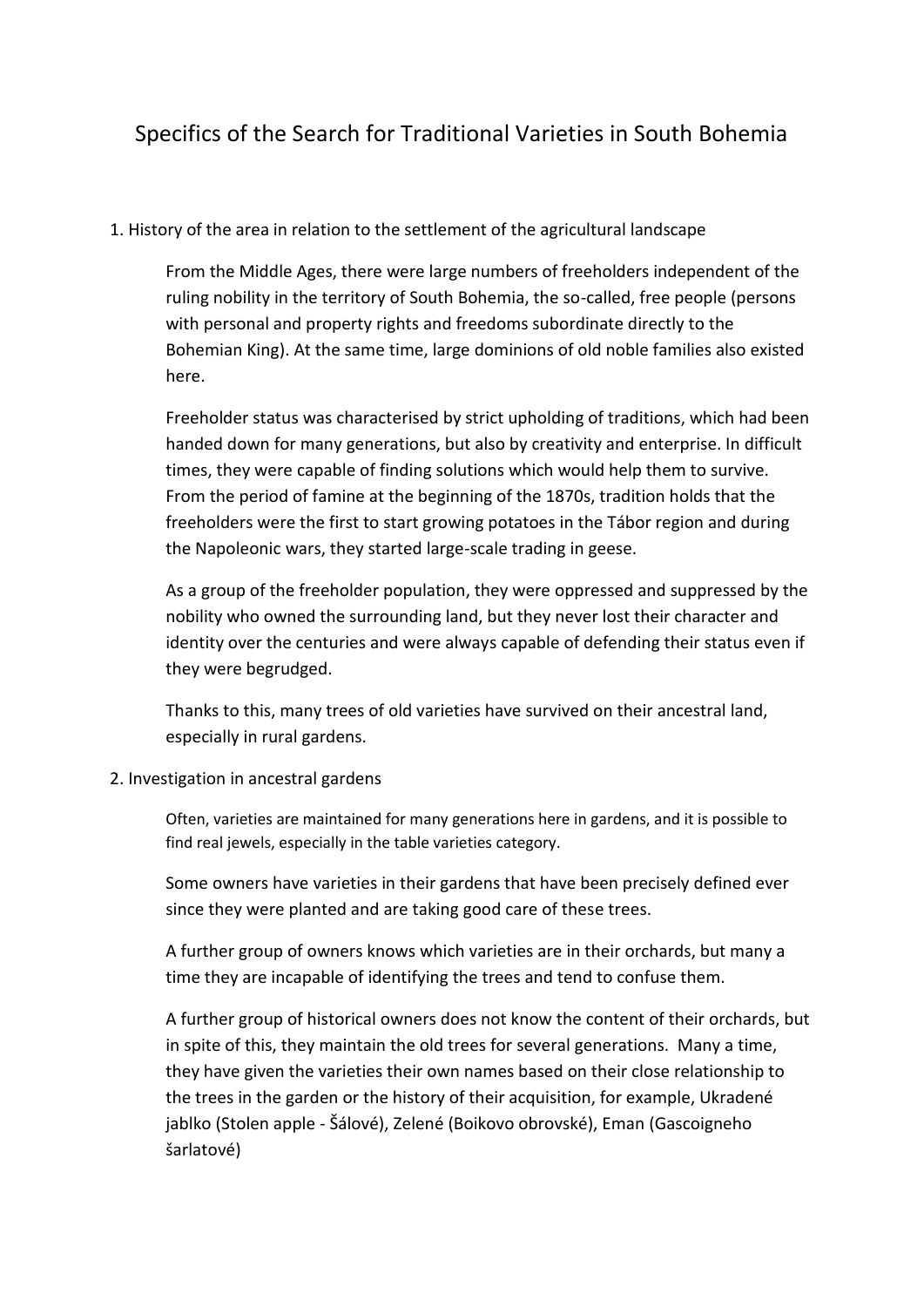In many estates, their original owners have maintained their ownership and continue to keep the chronicles of their families.



**České růžové jablko**

Over the last two years, the following have been found in the ancestral gardens:

Summer apples: České růžové, Hedvábné červené letní, Opat Bruno.

Autumn apples: Dr. Karel Kramář, Malinové Vrchlického, Cellini.

Winter apples: Daňkovo, Oberdieckovo, Cornwallské hřebíčkové.

Pears: Světelka, Šídlenka.

Plums: Mirabelka Flotowa.

Sour cherries: Dobřinovská sladkovišeň.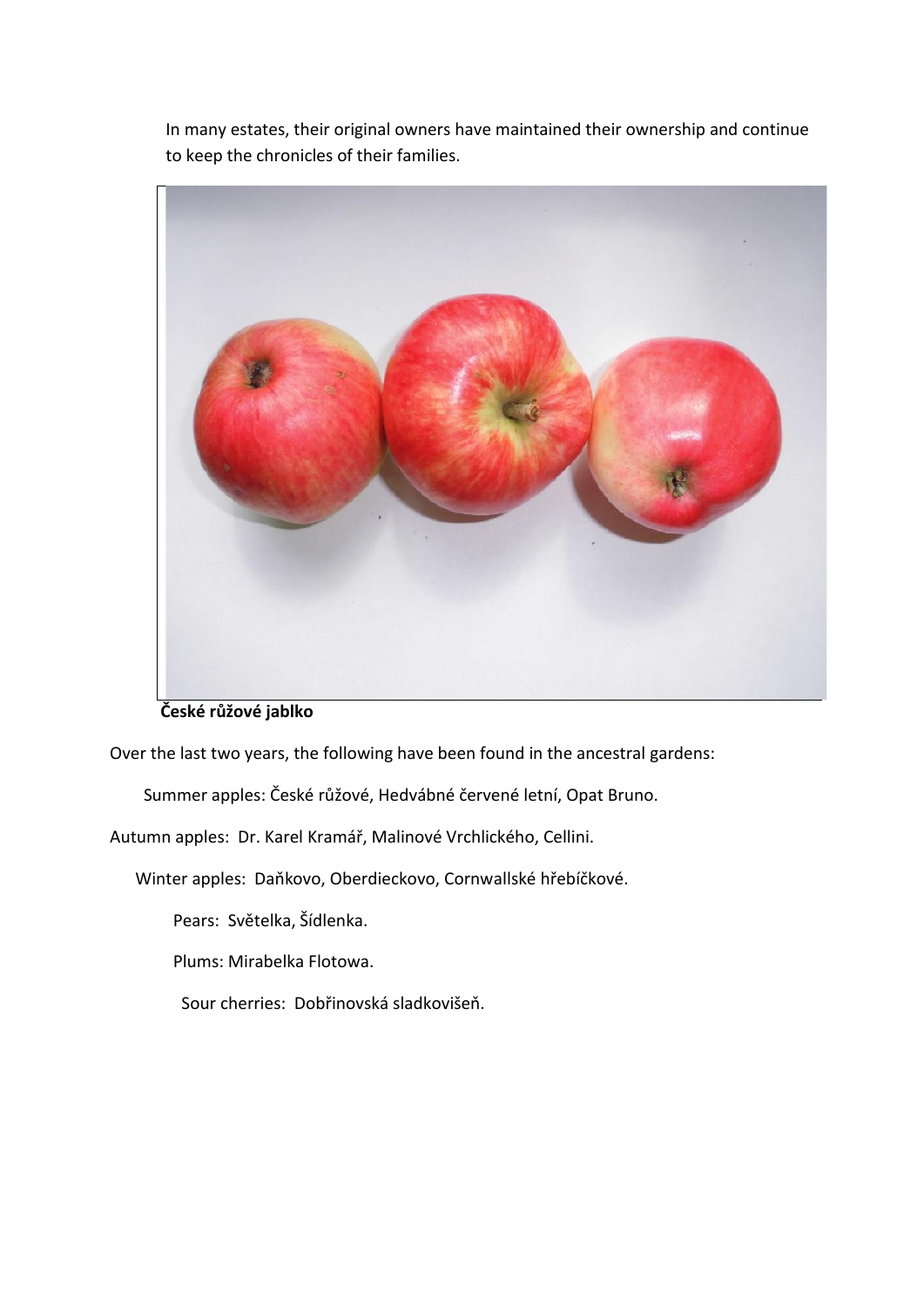## 2. Estates, the nobility, and parish gardens

These gardens often rank among the oldest local plantations, which include common varieties that were modern at the time of planting. The surviving records are often incomplete, and most of the plantations are already only fractions of their initial size thanks to interventions in the era when their ownership changed (sale in the period prior to 1948 when the owner was a private individual and after nationalisation in 1948). They mostly contain a rich assortment of varieties, which include both economic and table varieties that are usually not planted in the open landscape.

Information can be obtained from witnesses in the case of the period after 1948, and for gardens of the aristocracy, especially from the written records.



**Syreček úřetický**

Varieties, which have been found on estates and in noble and parish gardens in the South Bohemian Region:

Winter apples: Košíkové, Woltmannův řehtáč, Syreček úhřetický.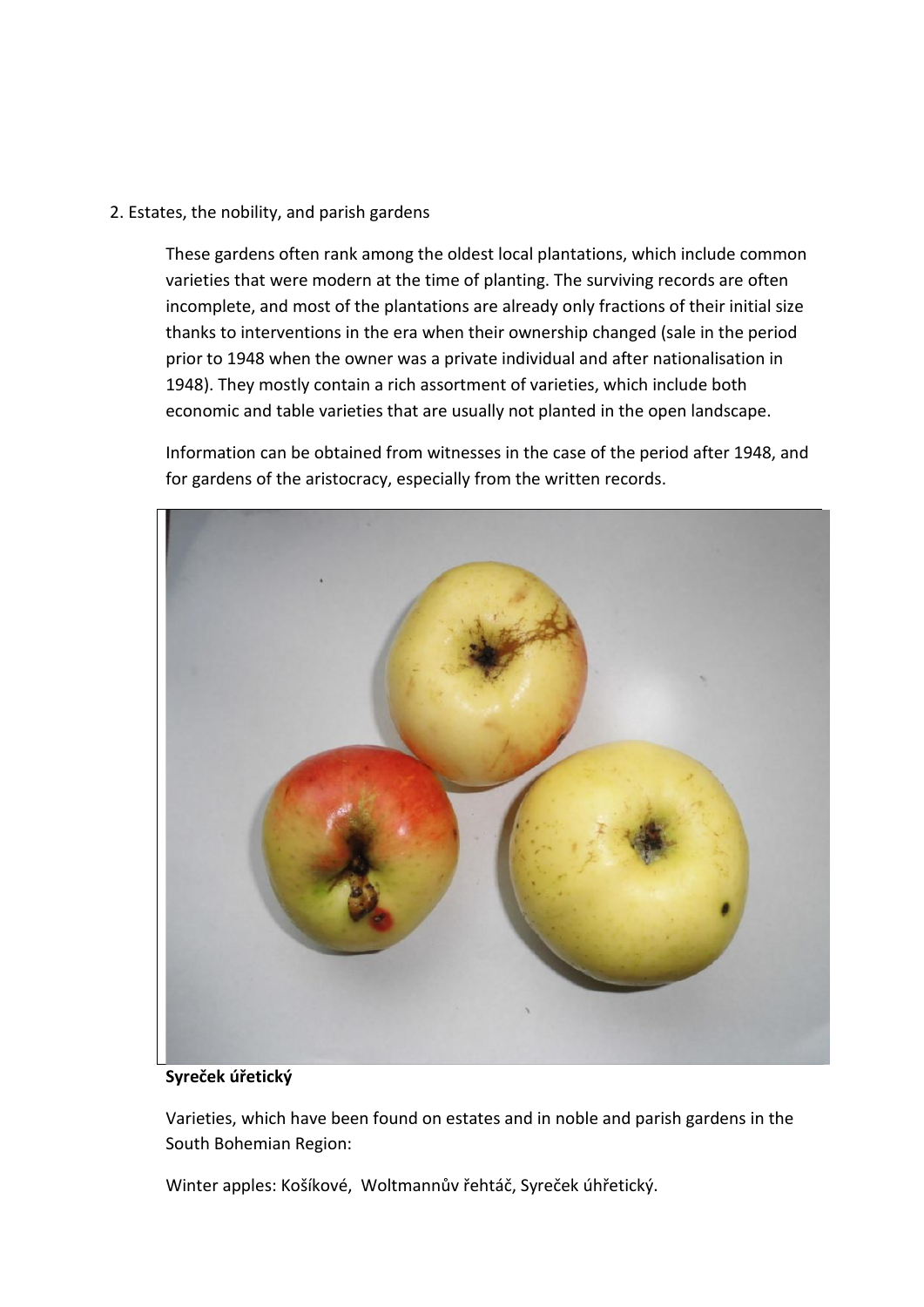Pears: Kozačka štuttgardská

Cherries: Pivovka, Srdcovka přeúrodná, Ladeho pozdní.

3. General plantations and alleys

The condition of municipal alleys and orchards is highly variegated, some are well maintained and renewed continuously, while some of them have only received attention in recent years.

The most valuable are plantations established before 1948.

The assortment of varieties, especially the apple assortment, is often reduced only to economic varieties typical at the time of planting.

The number of valuable trees is quickly declining due to the felling of old tree alleys, regardless of their importance in the landscape and historical significance.



**Kandil Kitajka**

Varieties found in municipal orchards and alleys:

Winter apples: Kandil kitajka.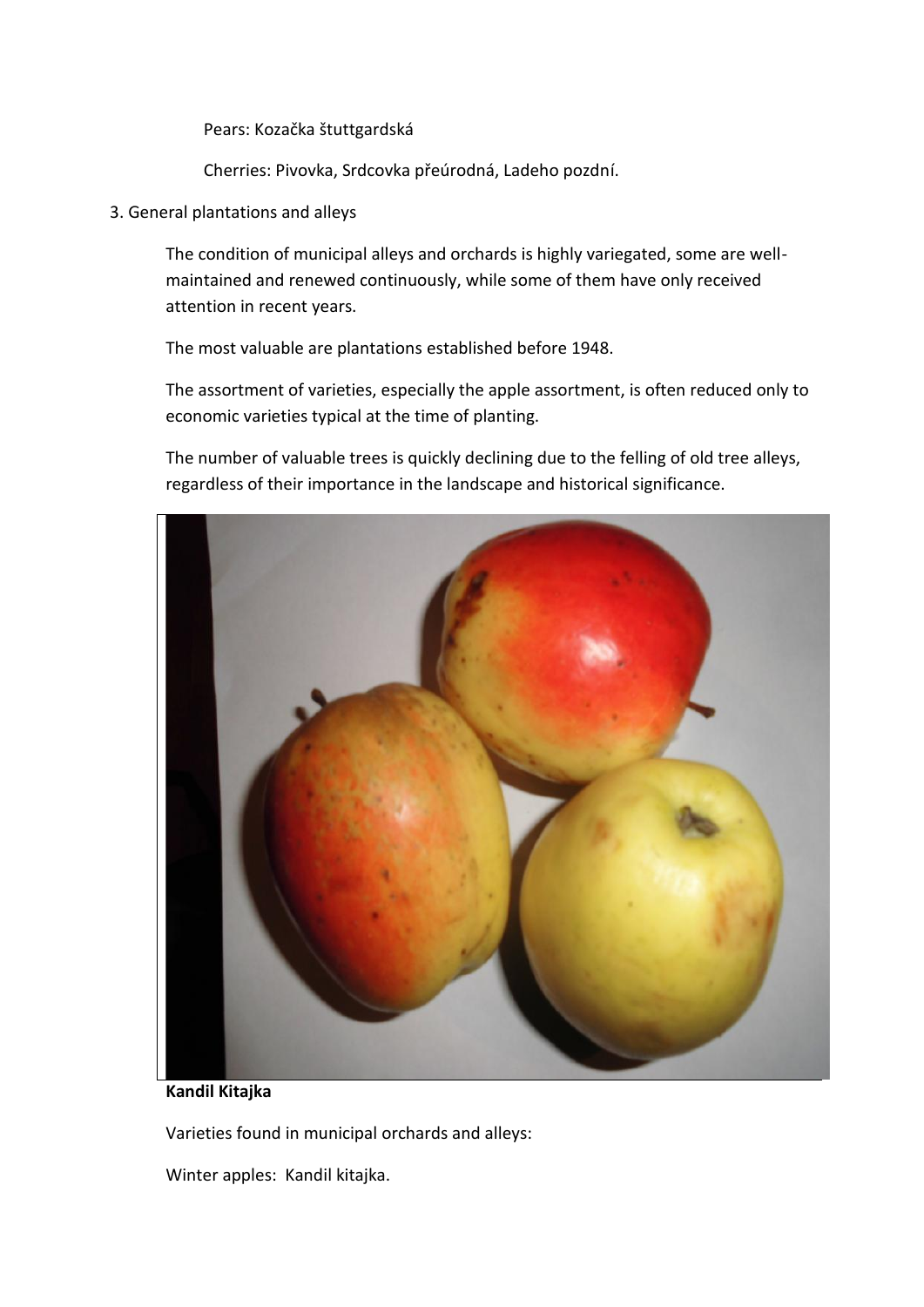Pears: Jakubka česká, Ananas du Perche.

Plums: Zelená renklóda, Černošická švestka.

Sour cherries: Královna Hortensie, Vackova višeň

## **Summary of Content**

**The search for historical varieties in the South Bohemia Region has its specifics. Many generations of freeholders lived in the territory, the ancestors of mostly German settlers who probably settled in the region in the era of Přemysl Otakar II. In their gardens, just like in the gardens of aristocratic settlements, estates, public orchards and alleys, researchers have found varieties from the first half of the 20th century and older, some originating in Bohemia, but also varieties historically corroborated and grown throughout Europe. An integral part of their contribution is also their enumeration.**

## The author about himself

Upon completion of my studies I worked as a breeder of field crops. Traditional fruit growing and gardening were thus only my leisure time hobbies. Since 2014, I have been working on the creation of my own fruit nursery producing traditional varieties. I am currently providing services in the area of pruning fruit trees and shrubs, and I am also involved in saving and identifying old fruit varieties and resolving problems of garden pests.